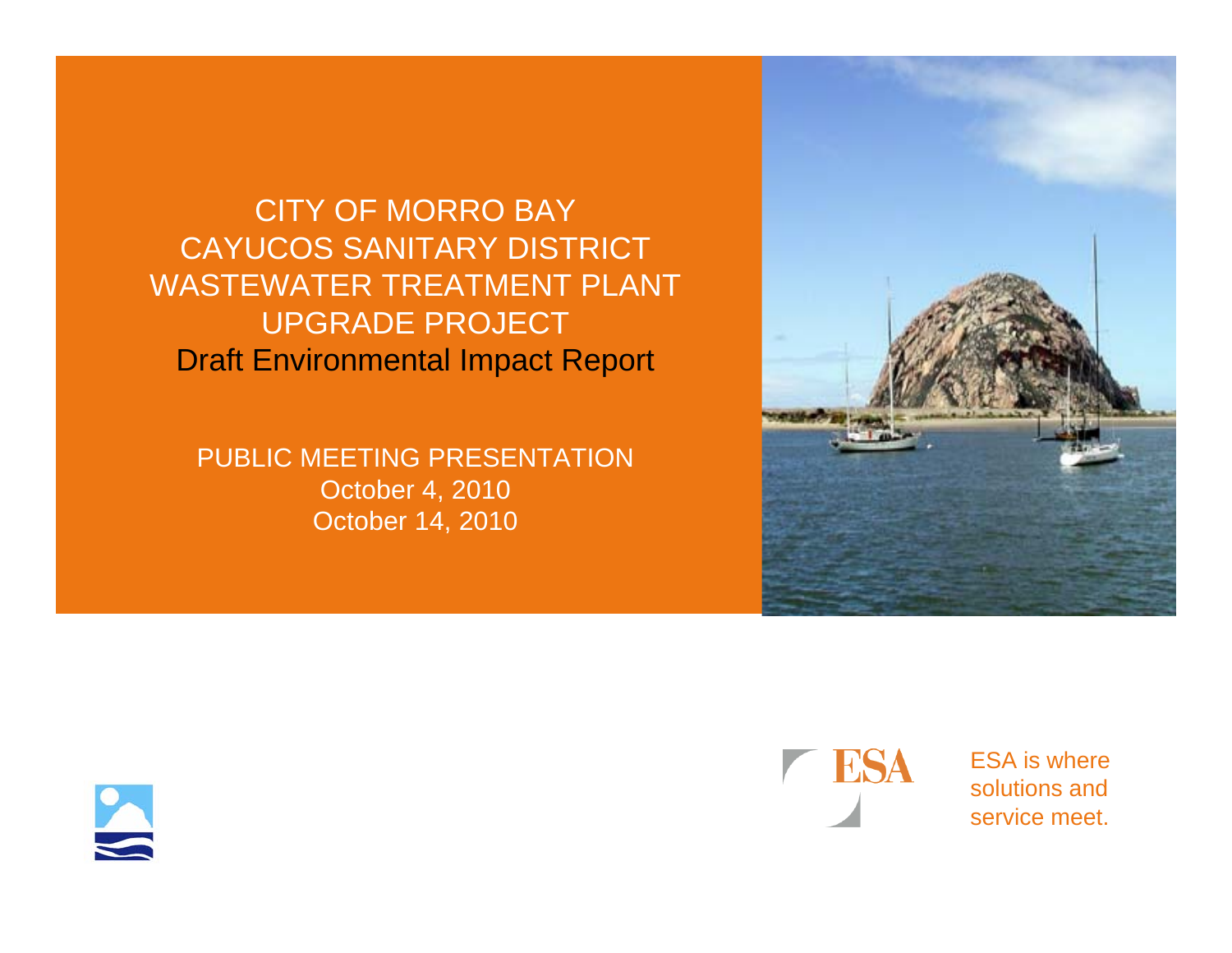

### PURPOSE AND AGENDA

#### • PURPOSE

Provide an opportunity for agencies and the public to comment on the analysis included in the Draft Environmental Impact Report (EIR)

- AGENDA
	- –CEQA Overview and EIR Process
	- –Project Description, Need, Objectives
	- –Impact Analysis and Methodology
	- –Key Environmental Issues
	- –CEQA Schedule
- 
- –Public Comments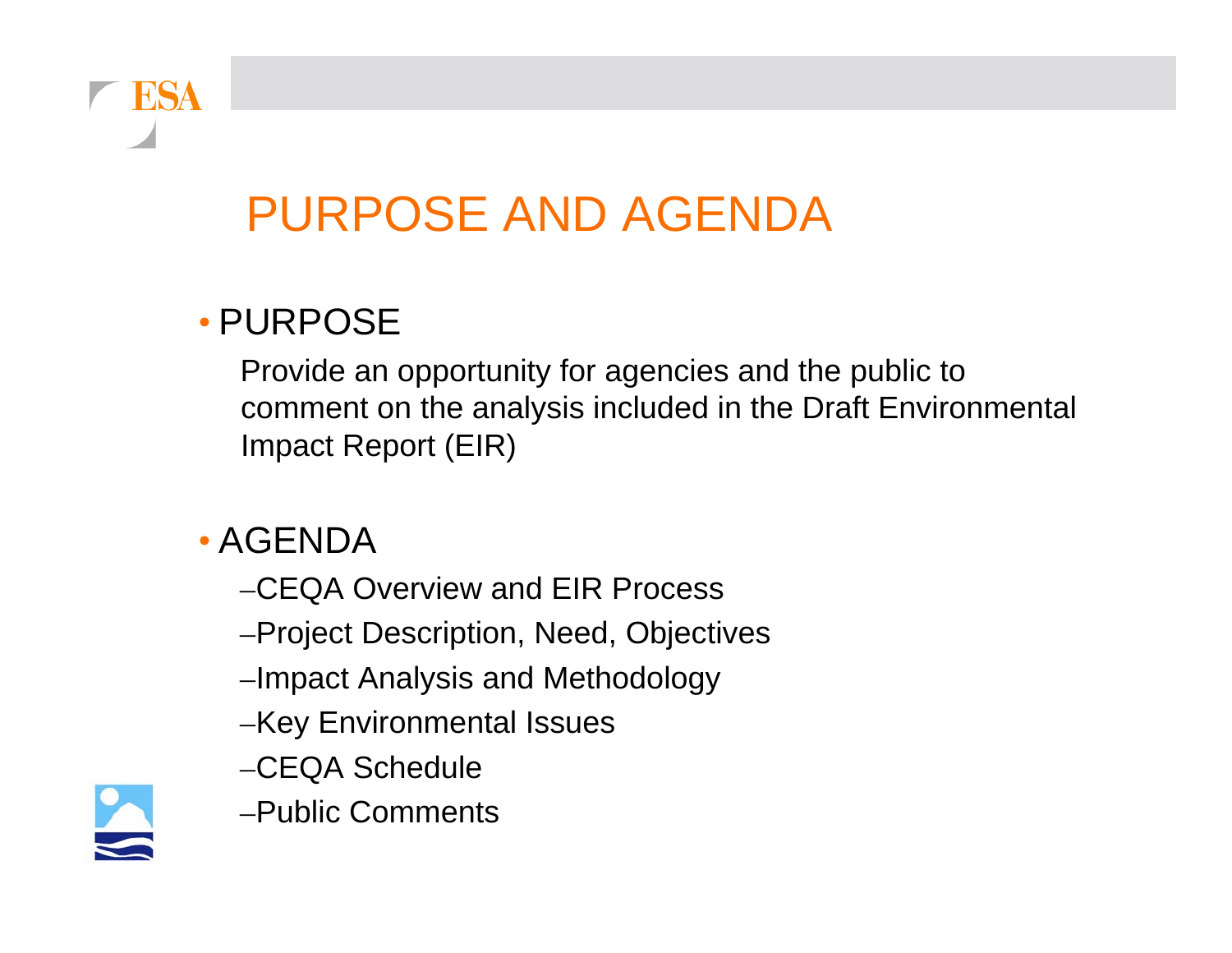

## California Environmental Quality Act (CEQA)

#### • DISCLOSURE

Identify and disclose potential impacts to the environment

#### • DECISION MAKING TOOL

Inform the public and decision-makers about potential environmental impacts

#### • MITIGATION

Identify ways to avoid or reduce potential impacts

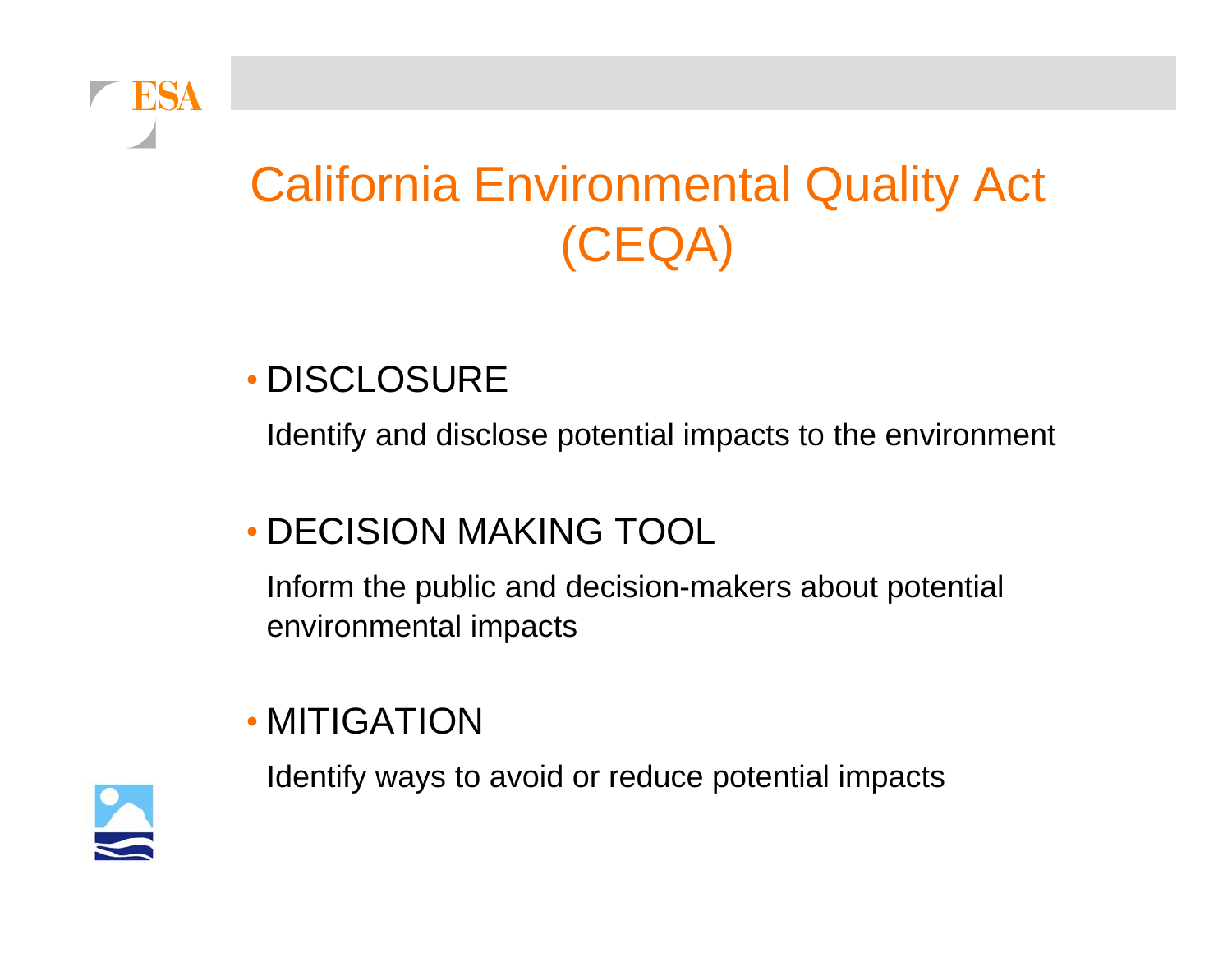

### INTENDED USE OF AN EIR

- An EIR is an informational document that does not recommend approval or denial of the project.
- The Morro Bay Planning Commission, Morro Bay City Council, and Cayucos Sanitary District will consider the information in the EIR, in addition to other factors, in making a decision on the project.

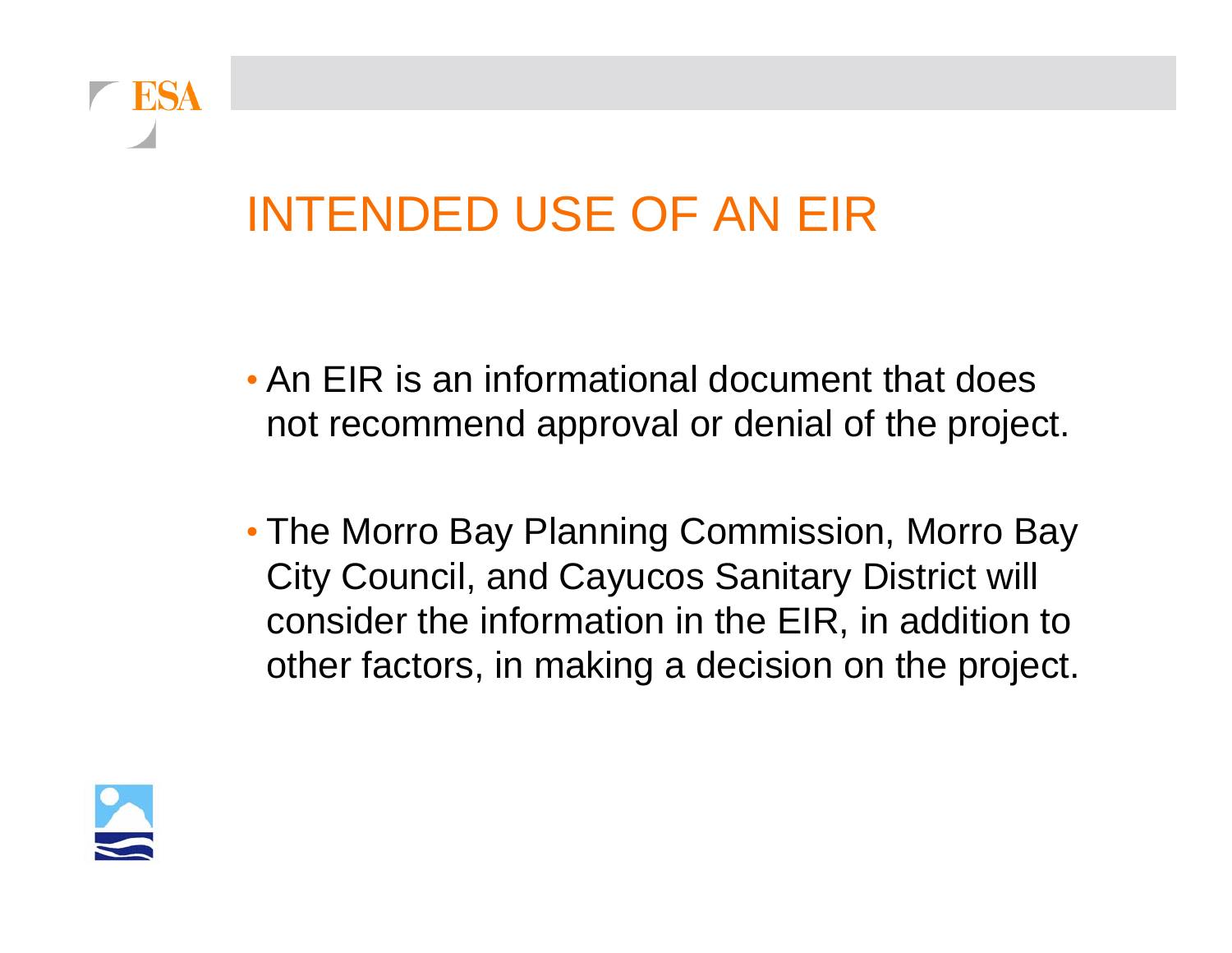## EIR PROCESS

- • PUBLIC SCOPING: Notice of Preparation
	- –30-day public review (Oct 28, 2008 to Nov 26, 2008)
	- Public scoping meeting (Nov 18, 2008)
	- Revised Notice of Preparation
	- 30-day public review (Oct 13, 2009 to Nov 11, 2009)
- • DRAFT ENVIRONMENTAL IMPACT REPORT
	- 45-day public review (Sept 20, 2010 to Nov 4, 2010)
	- Notice of Availability of Draft EIR
	- Public meeting (Oct 4, 2010 and Oct 14, 2010)
- •RESPONSE TO COMMENTS/FINAL EIR



**FSA** 

•

CERTIFICATION of FINAL EIR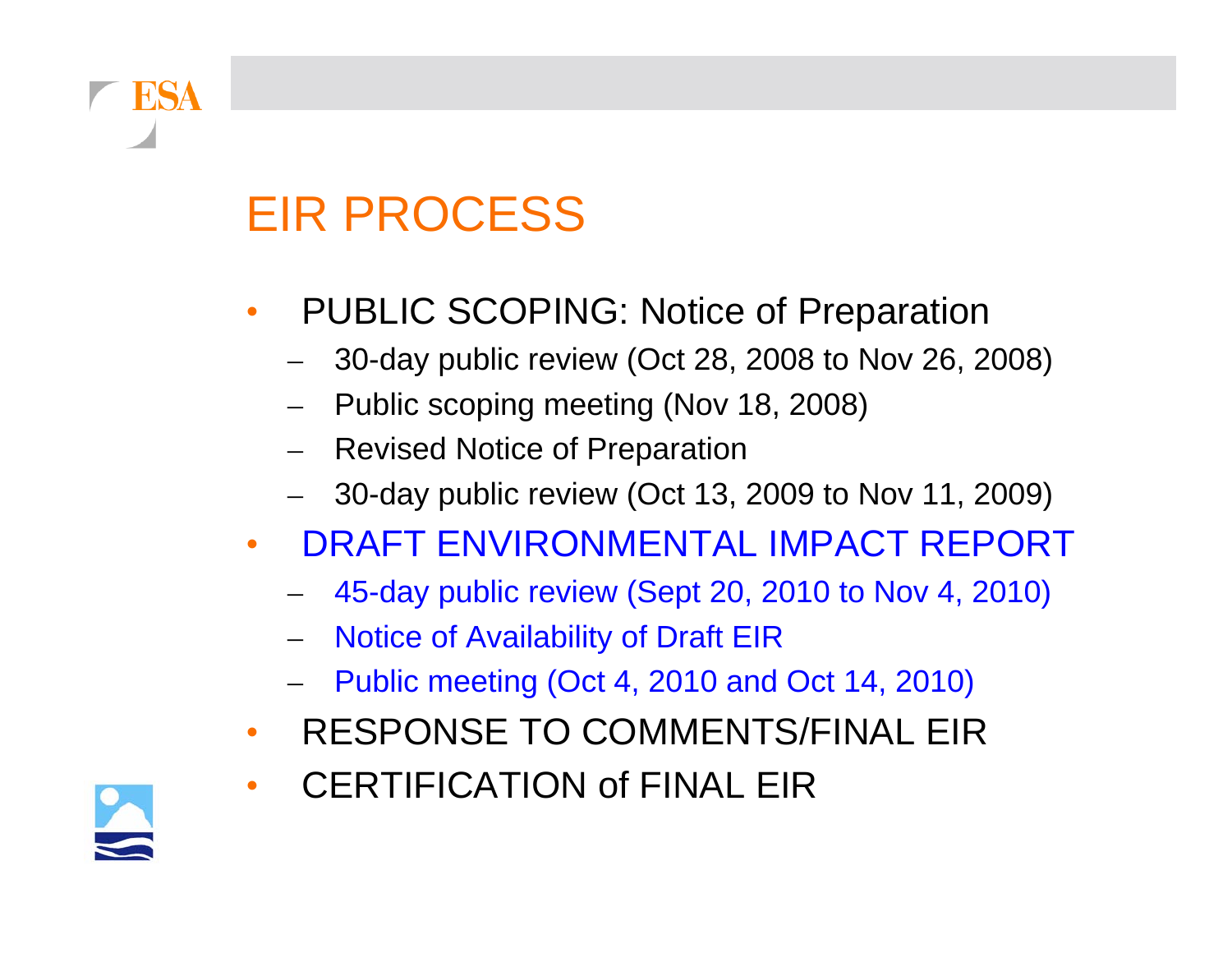

### PROJECT LOCATION

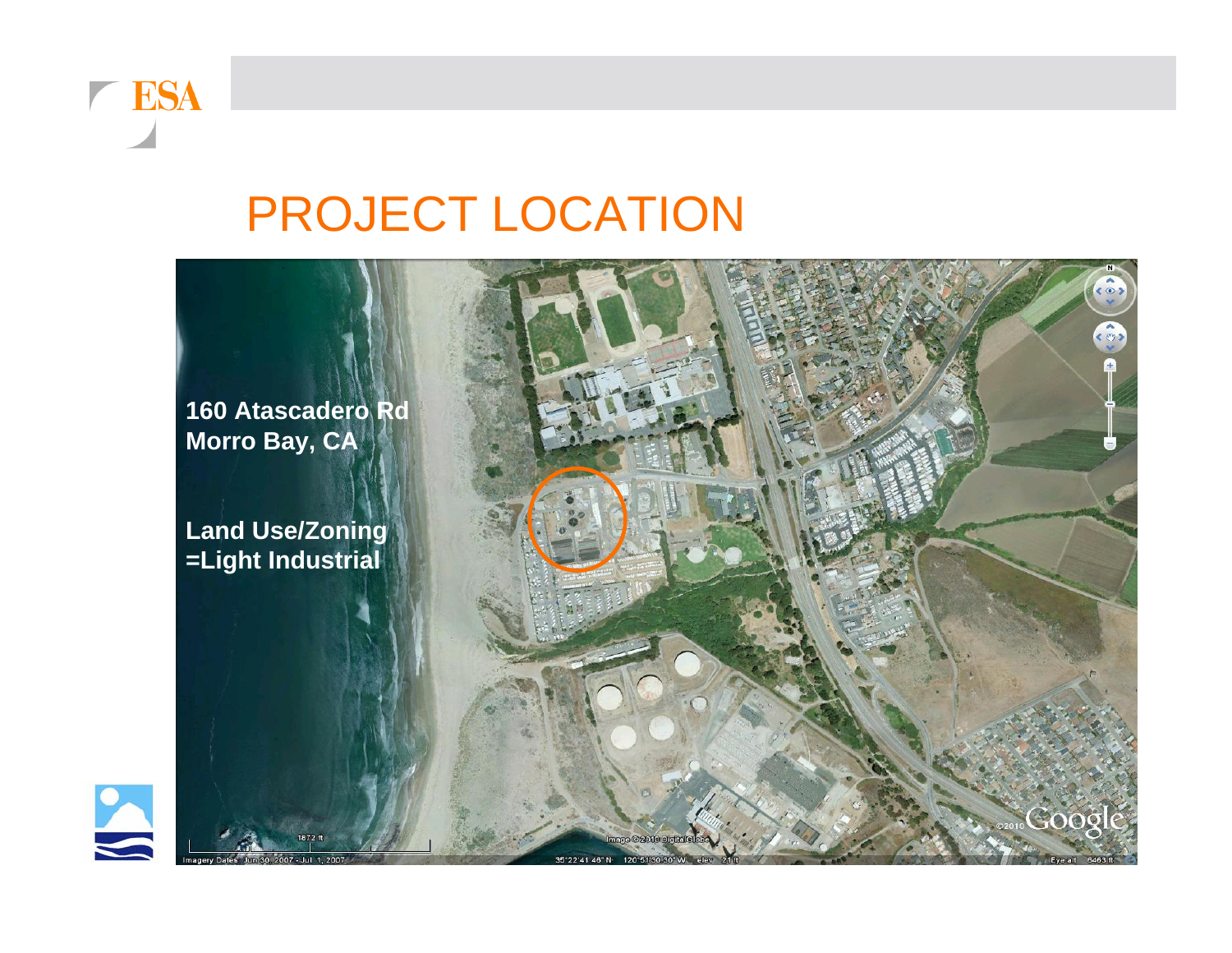### EXISTING WWTP FACILITY

#### • WWTP SERVICE AREA

City of Morro Bay and community of Cayucos WWTP owned and operated by City and CSD

#### • CURRENT WWTP CAPACITY RATING:

Peak dry weather flow: 2.36 mgd 2009 average daily flow: 1.09 mgd

#### •CURRENT TREATMENT:

Secondary treatment capacity: 0.97 mgd Primary treatment only: >0.97 mgd If necessary, primary + secondary effluent is blended and disinfected

#### • OCEAN DISCHARGE

Outfall pipe extending 2900 feet offshore into Estero Bay.

#### •BIOSOLIDS MANAGEMENT

Onsite and offsite composting.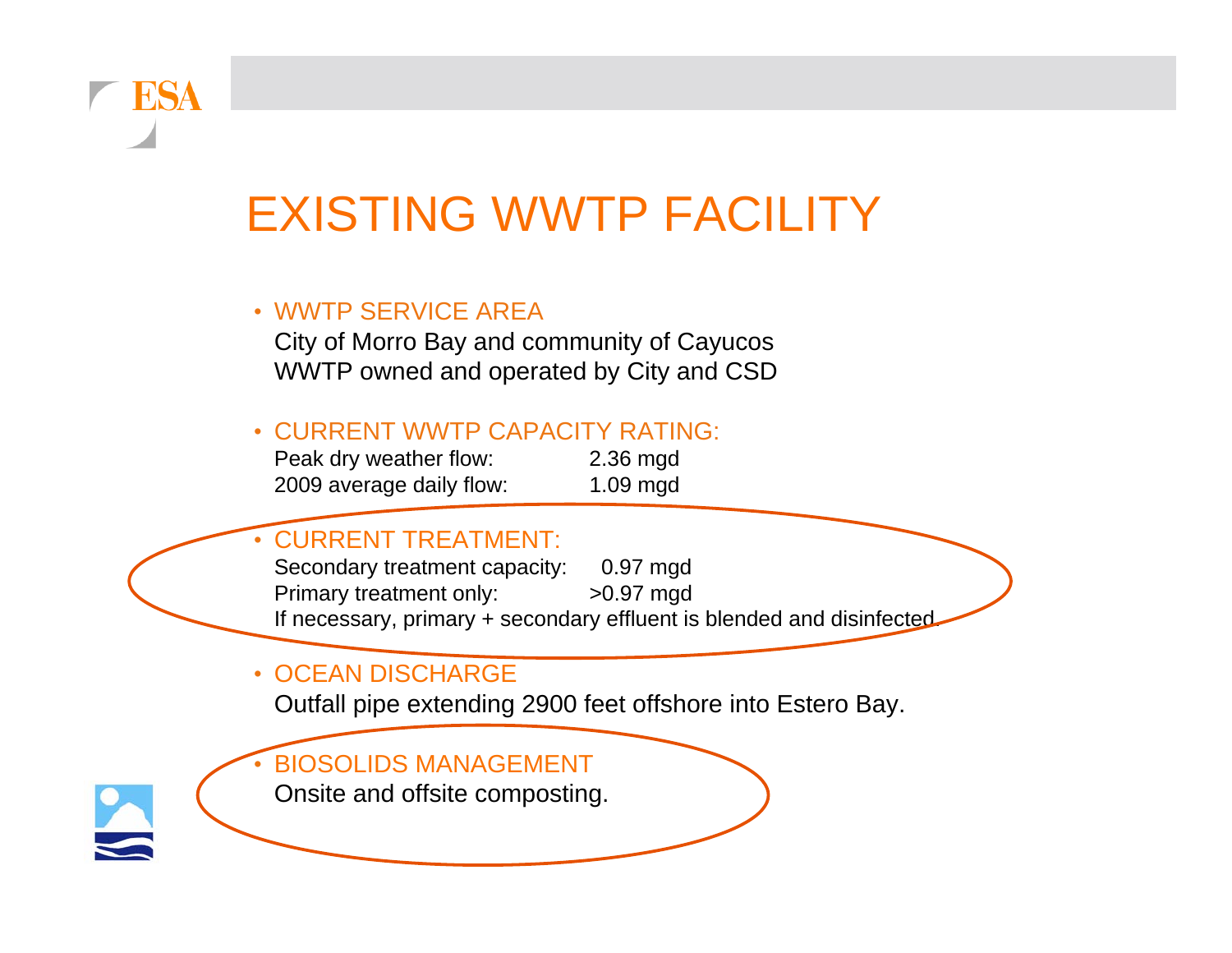### PROJECT NEED

- National Pollutant Discharge Elimination System (NPDES) Permit issued by USEPA and Central Coast RWQCB.
- NPDES permit allows for discharge of primary + secondary blended effluent, per Section 301(h) of the federal Clean Water Act
- City and CSD have committed to upgrading the WWTP to at least full secondary treatment

**→ Project would provide secondary treatment to all effluent discharged to Estero Bay.**

 **Project would provide tertiary filtration, exceeding requirements of Central Coast RWQCB.**



**ESA**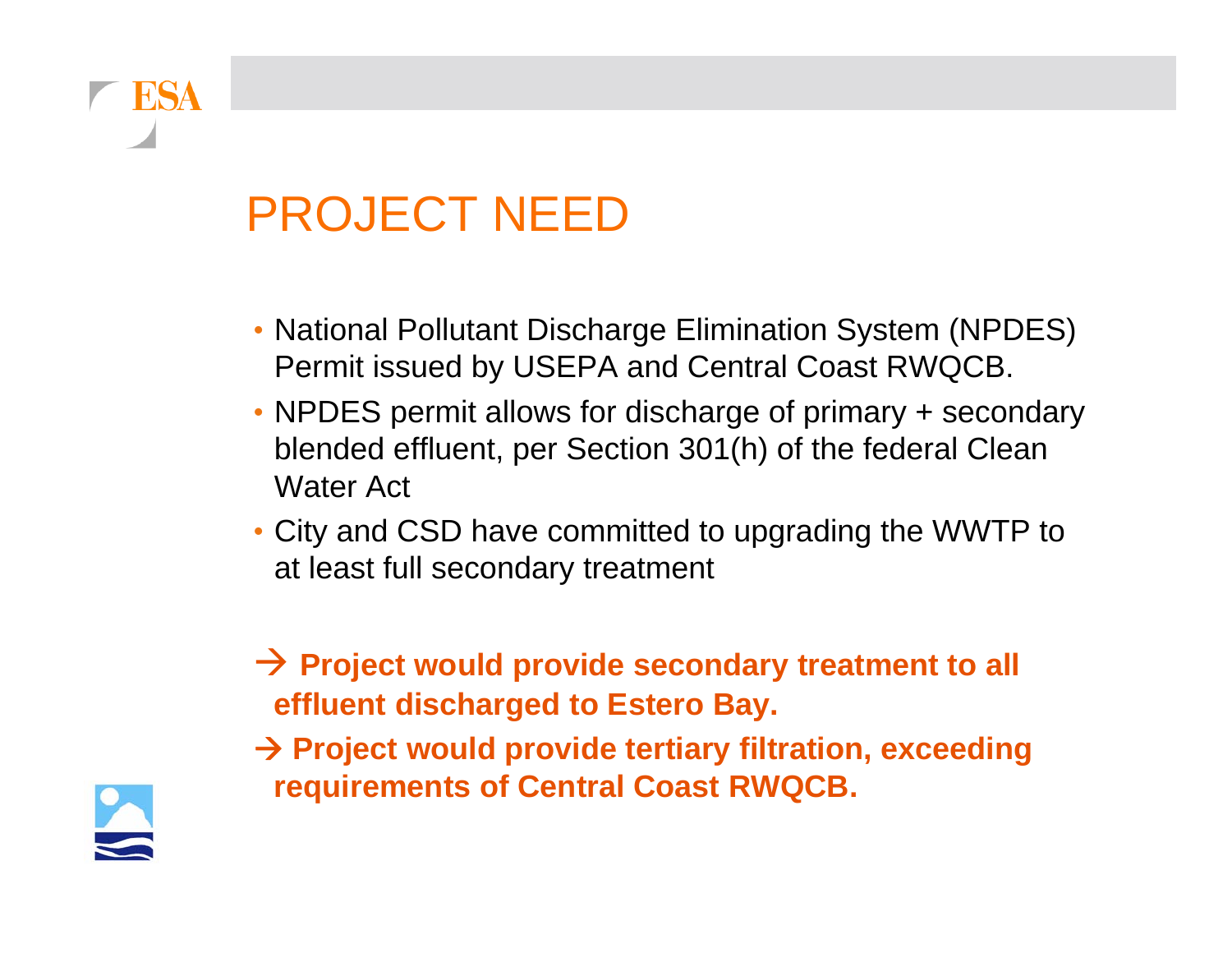# **RSA**

## PROJECT OBJECTIVES

#### • RENEW DISCHARGE PERMIT

Phase out CWA Section 301(h) modified NPDES permit

#### • INCREASE LEVEL OF TREATMENT

Comply with secondary treatment standards (40 CFR 133)

#### • MINIMIZE FLOODING IMPACTS

Minimize flooding onsite and offsite

#### • FUTURE RECYCLED WATER USE

Accommodate future production of disinfected tertiary recycled water for unrestricted use, per Title 22

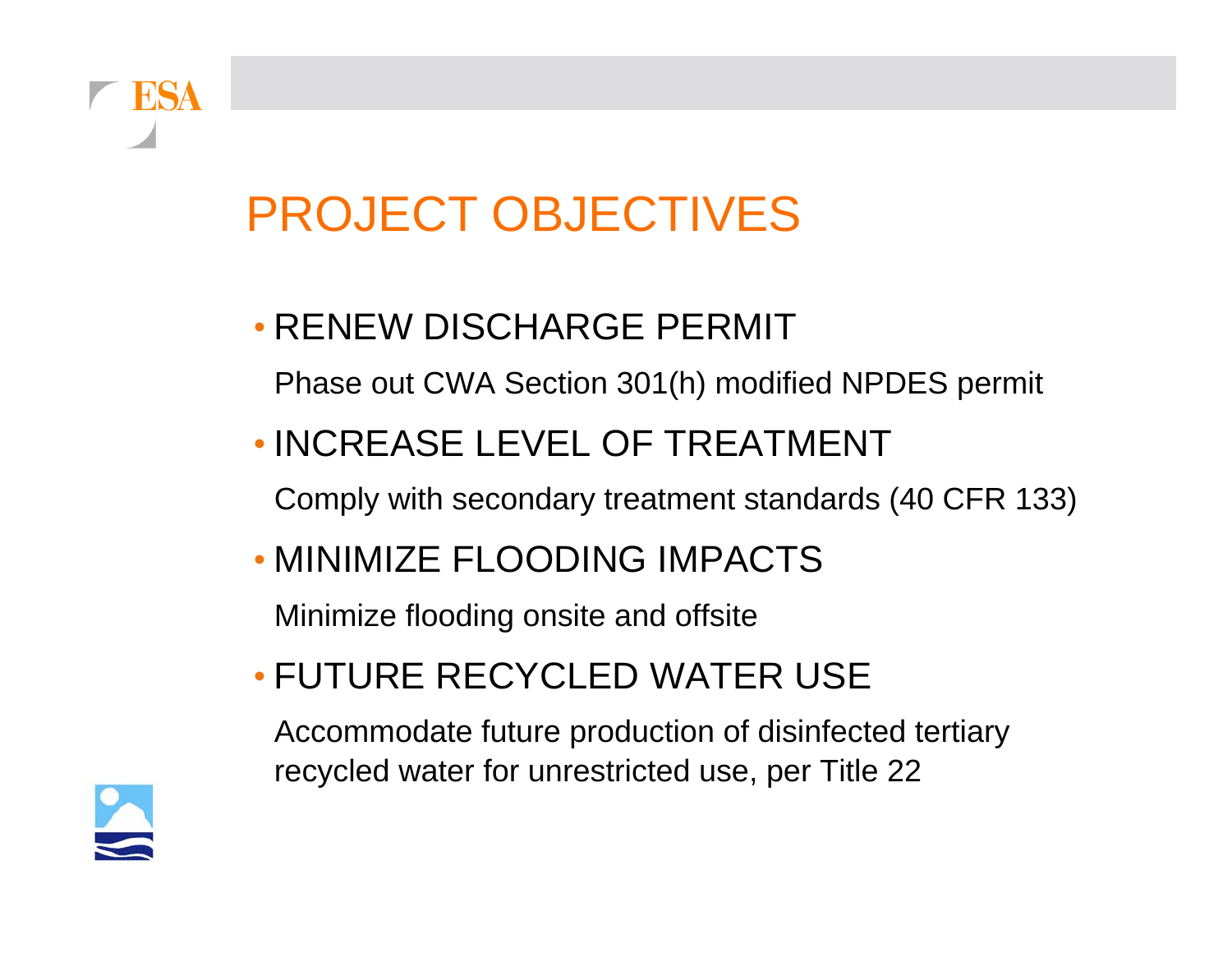## PROPOSED PROJECT

#### • NEW FACILITIES:

– Build new treatment plant / demolish old treatment plant

#### • MAINTAIN CAPACITY:

- $-$  Peak season dry weather flow capacity = 1.5 mgd
- UPGRADE TREATMENT PROCESS:
	- Upgrade to full-secondary treatment with tertiary filtration
- IMPROVE EFFLUENT QUALITY (Title 22 CCR):
	- Disinfected secondary-23 recycled water
	- Future improvements for disinfected tertiary recycled water
- BENEFICIAL USE of RECYCLED WATER:
	- Onsite use at WWTP
	- Offsite use via truck filling station
- BIOSOLIDS MANAGEMENT:
	- Onsite composting discontinued
	- Increase in offsite composting (Kern County)

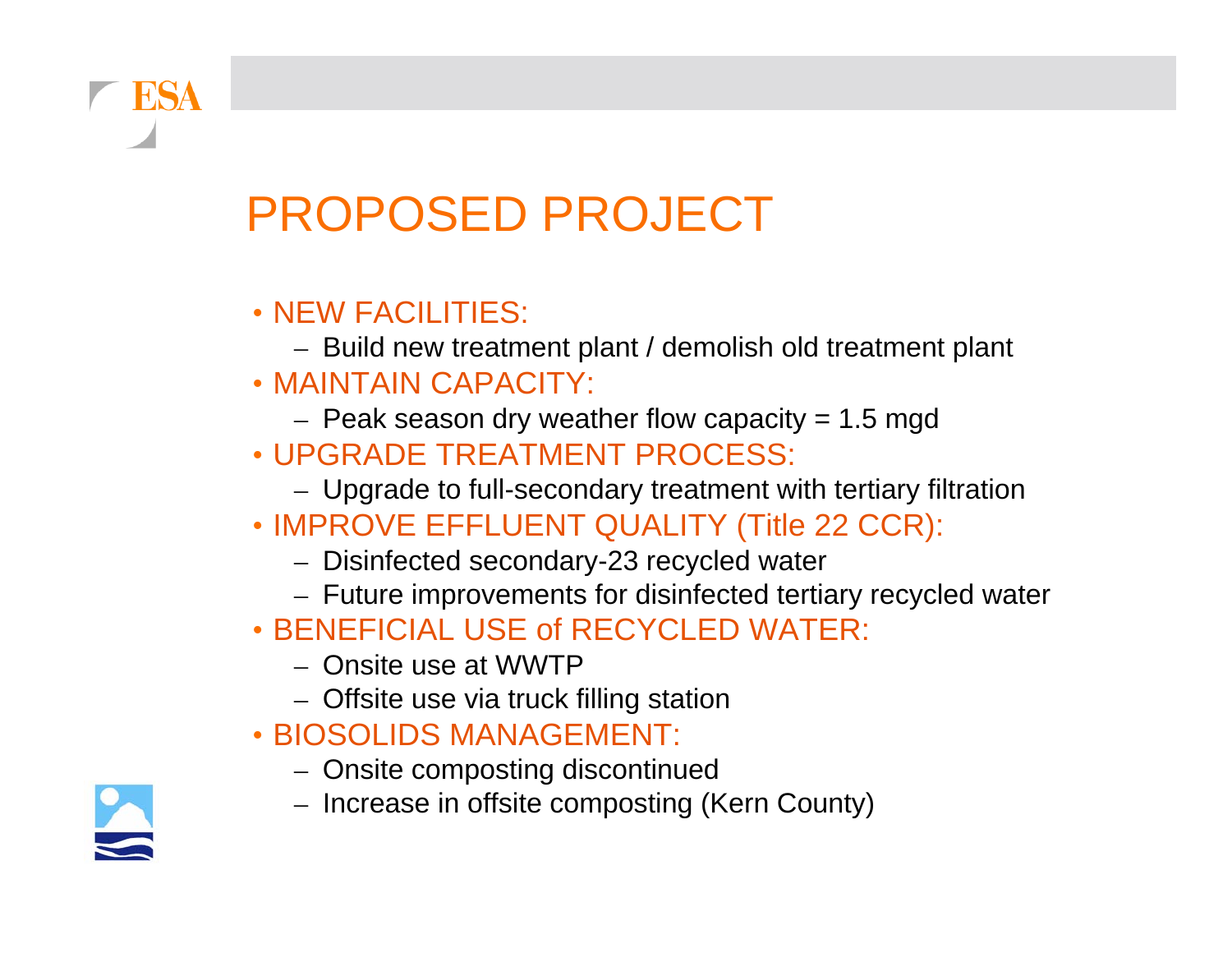

#### PRELIMINARY SITE LAYOUT





**SOURCE: MWH, 2010.**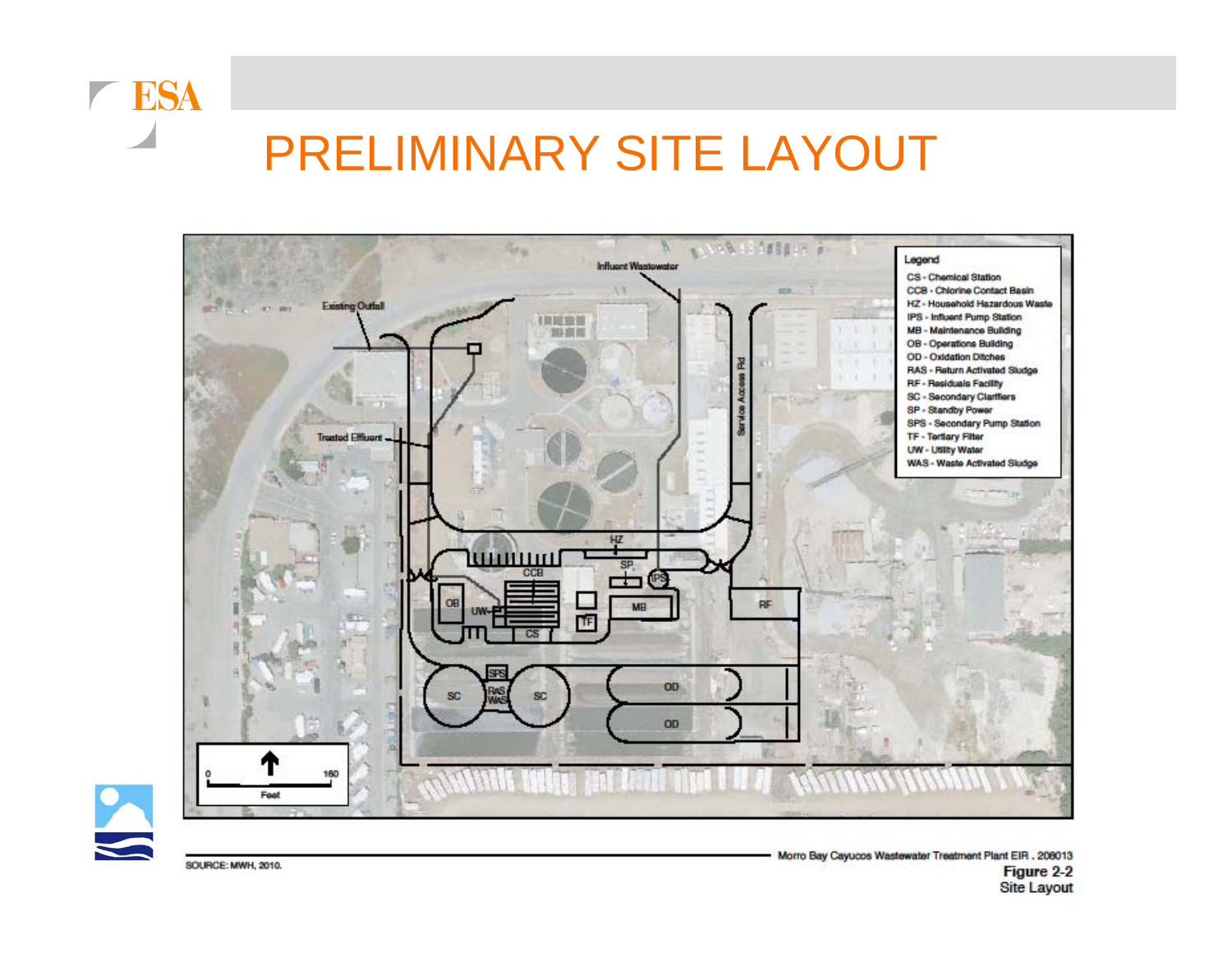

- Aesthetics
- Agricultural Resources
- Air Quality/Greenhouse Gas Emissions
- Biological Resources
- Cultural Resources
- Geology, Soils, **Seismicity**
- Hazards/Hazardous **Materials**
- Hydrology/Water **Quality**
- Land Use
- Noise and Vibration
- Public Services
- Recreational Resources
- Transportation and **Traffic**
- Utilities and Energy
- Environmental Justice

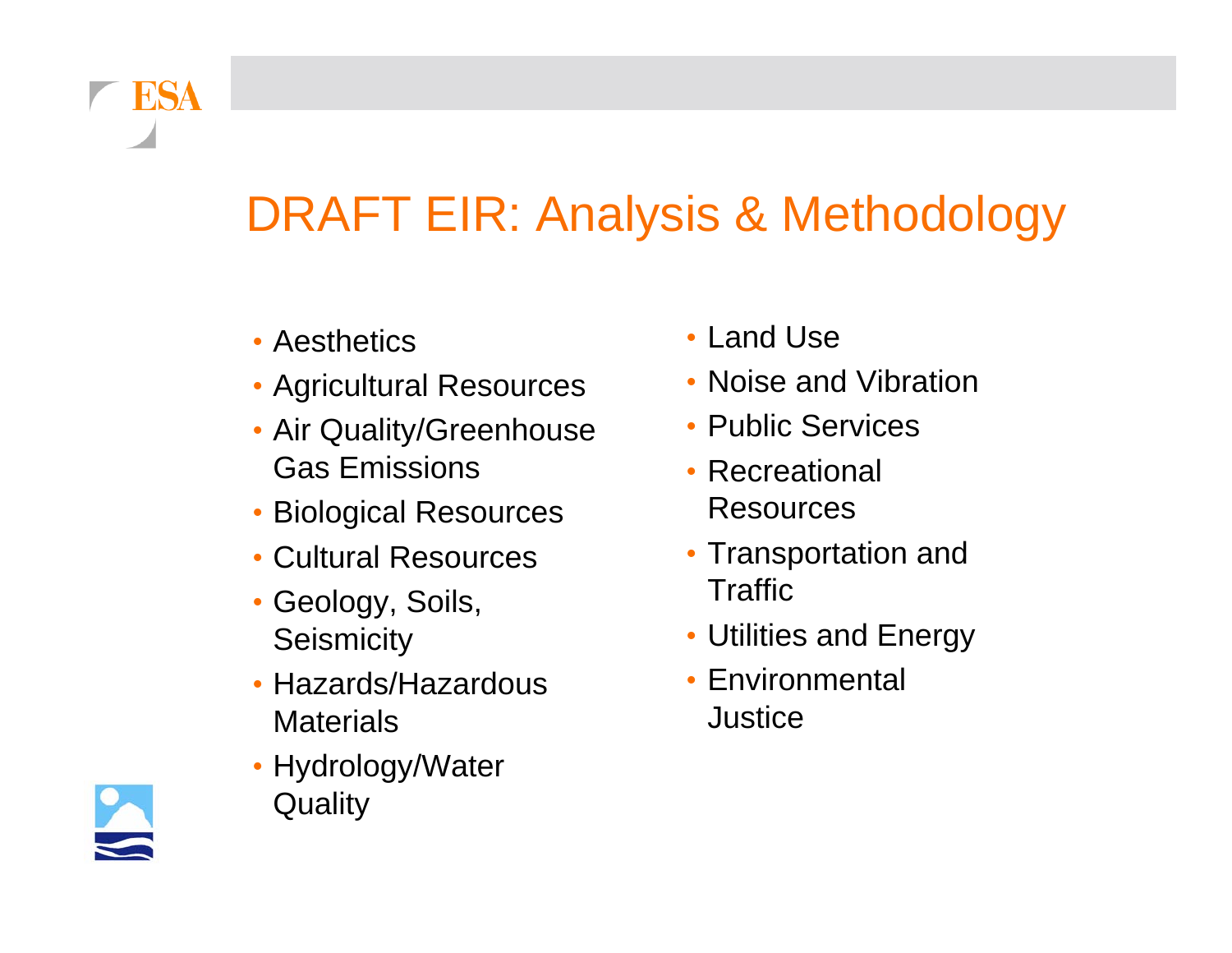

#### • IMPACT ANALYSIS BY RESOURCE

- $-$  STEP 1: Define Baseline = existing conditions
- $-$  STEP 2: Identify Criteria for Impact Assessment
- STEP 3: Apply Project and Identify Impacts
	- Construction and Operational Impacts
	- Direct and Indirect Impacts
	- Cumulative Impacts

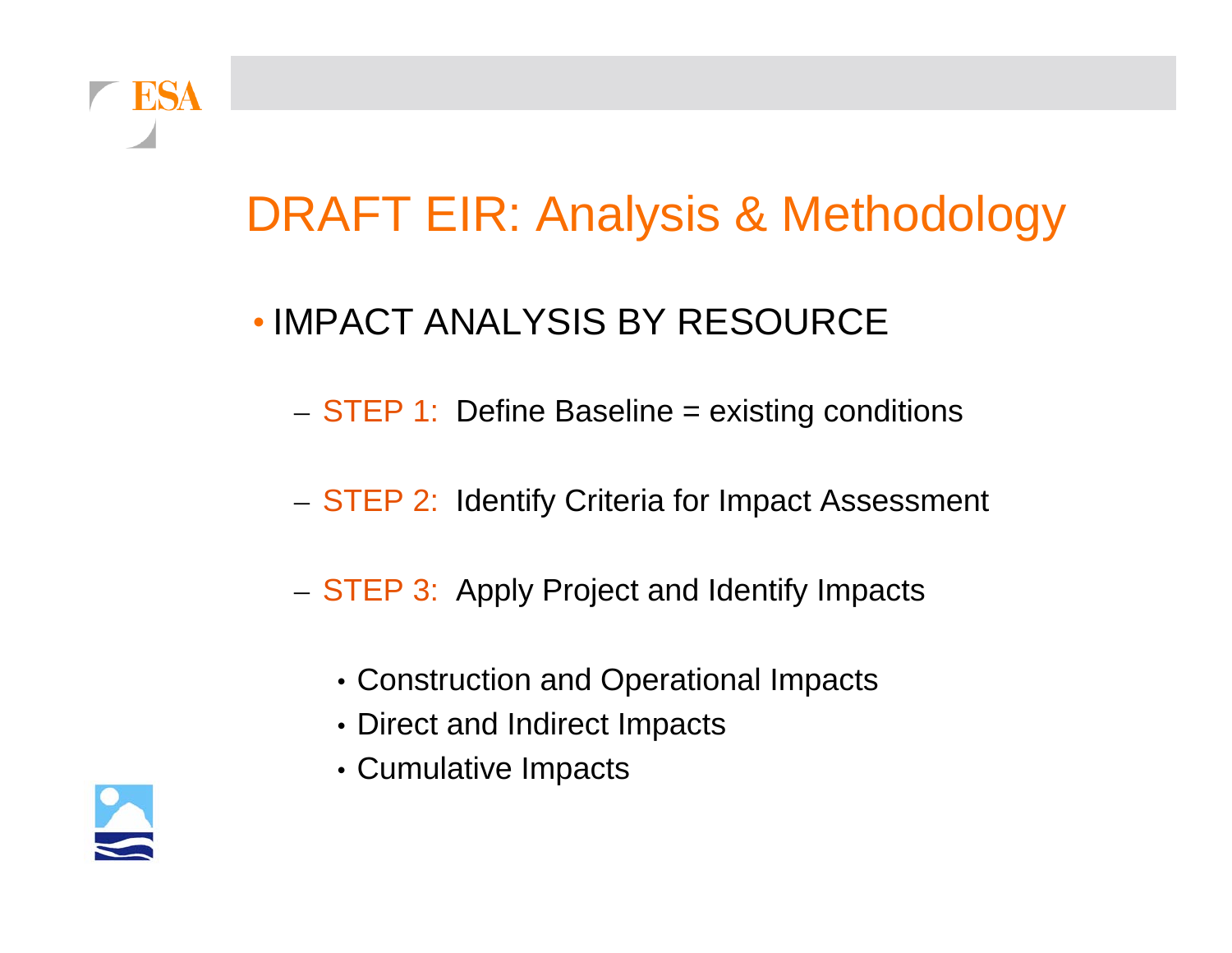

#### • IMPACT ANALYSIS BY RESOURCE

– STEP 4: Determine Significance of Impacts

- No Impact
- Less than Significant
- Less than Significant with Mitigation
- Significant and Unavoidable

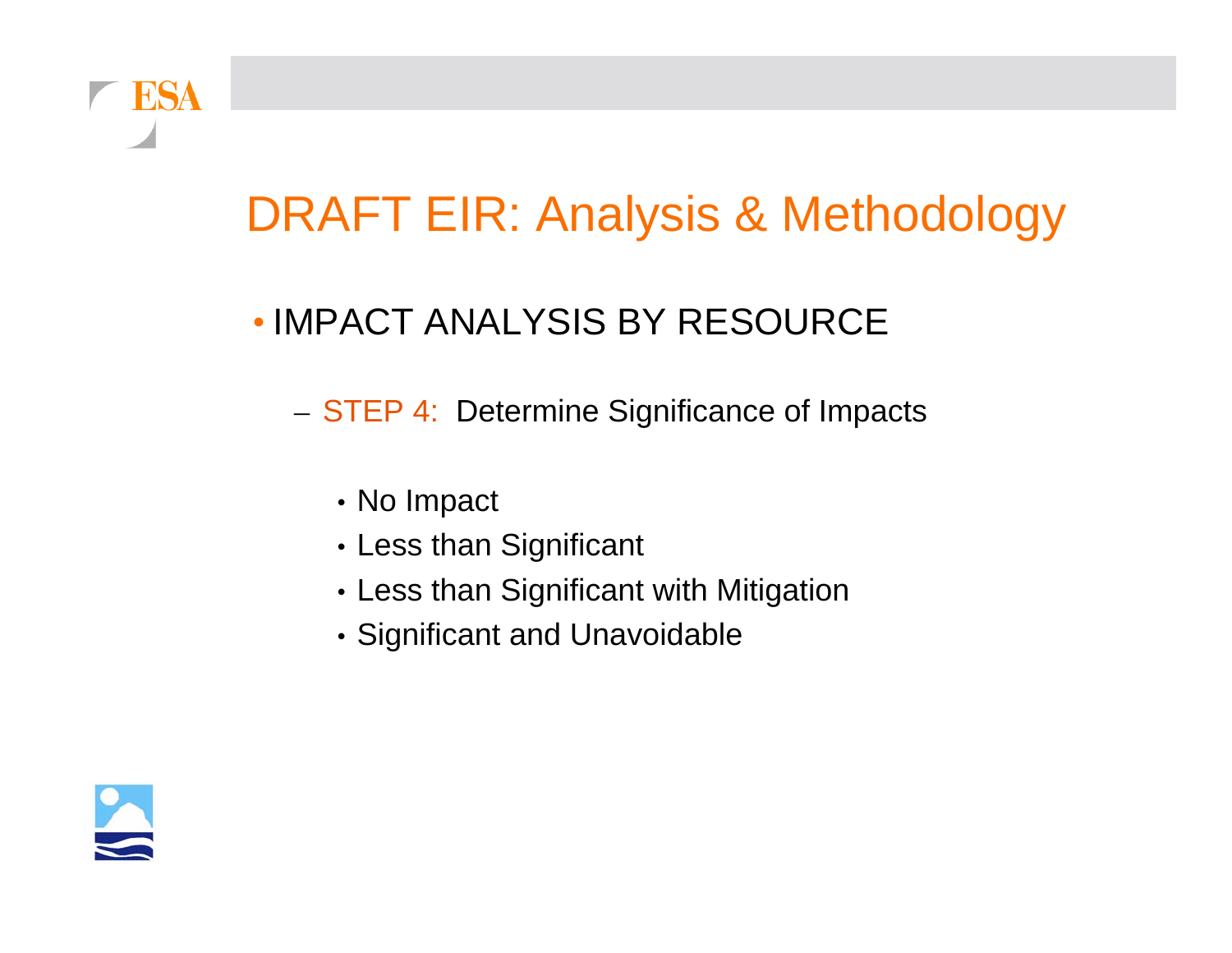

#### • IMPACT ANALYSIS BY RESOURCE

– STEP 4: Determine Significance of Impacts

- No Impact
- Less than Significant
- Less than Significant with Mitigation
- Significant and Unavoidable

**No Significant and Unavoidable Impacts for the Project**

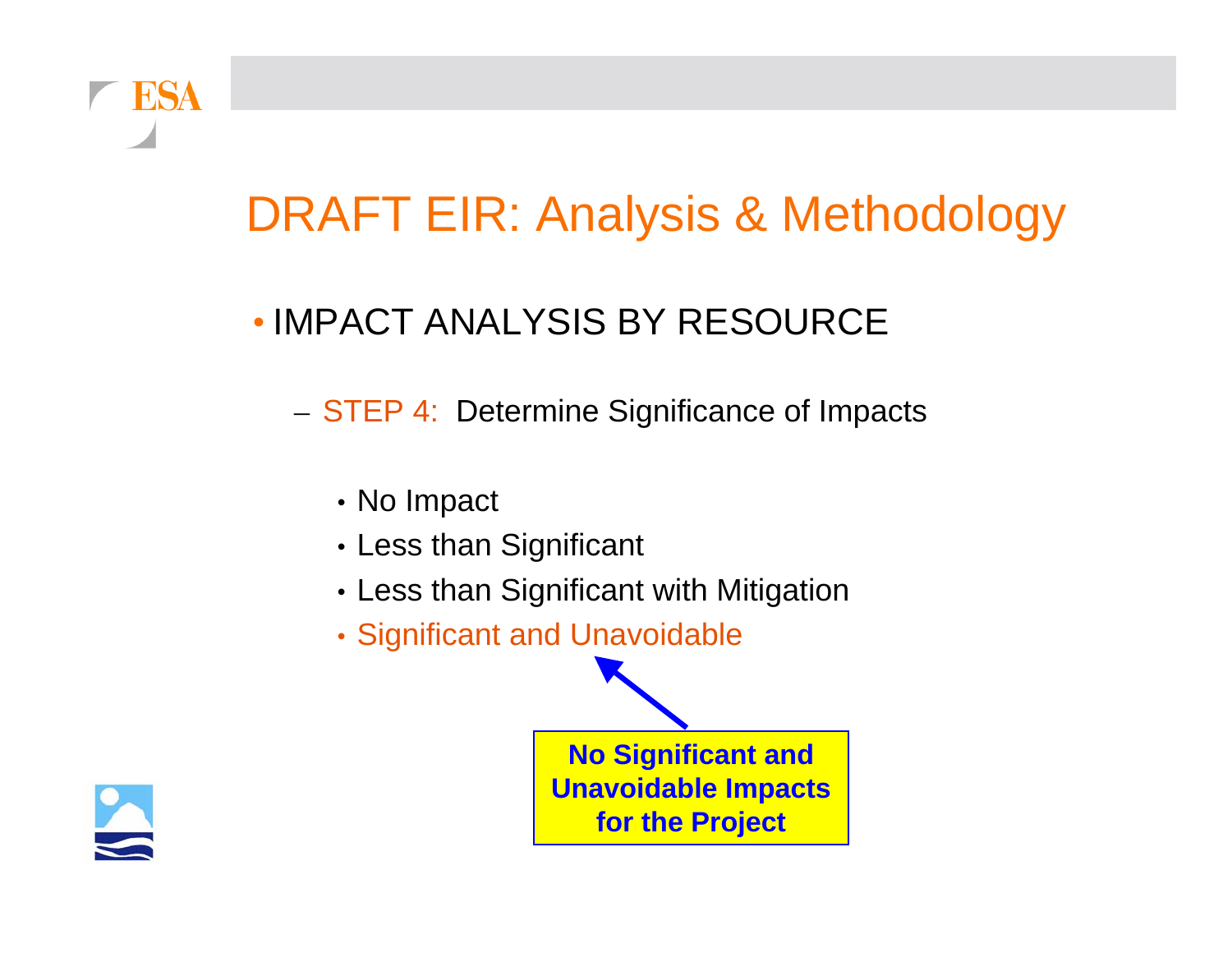

#### • ALTERNATIVES ANALYSIS

- An EIR need not consider every conceivable alternative to a project.
- Governed by a "Rule of Reason" (CEQA Guidelines, §15126.6(f))
- Avoid or Lessen Significant Project Effects
- Feasible Attainment of most Project Objectives

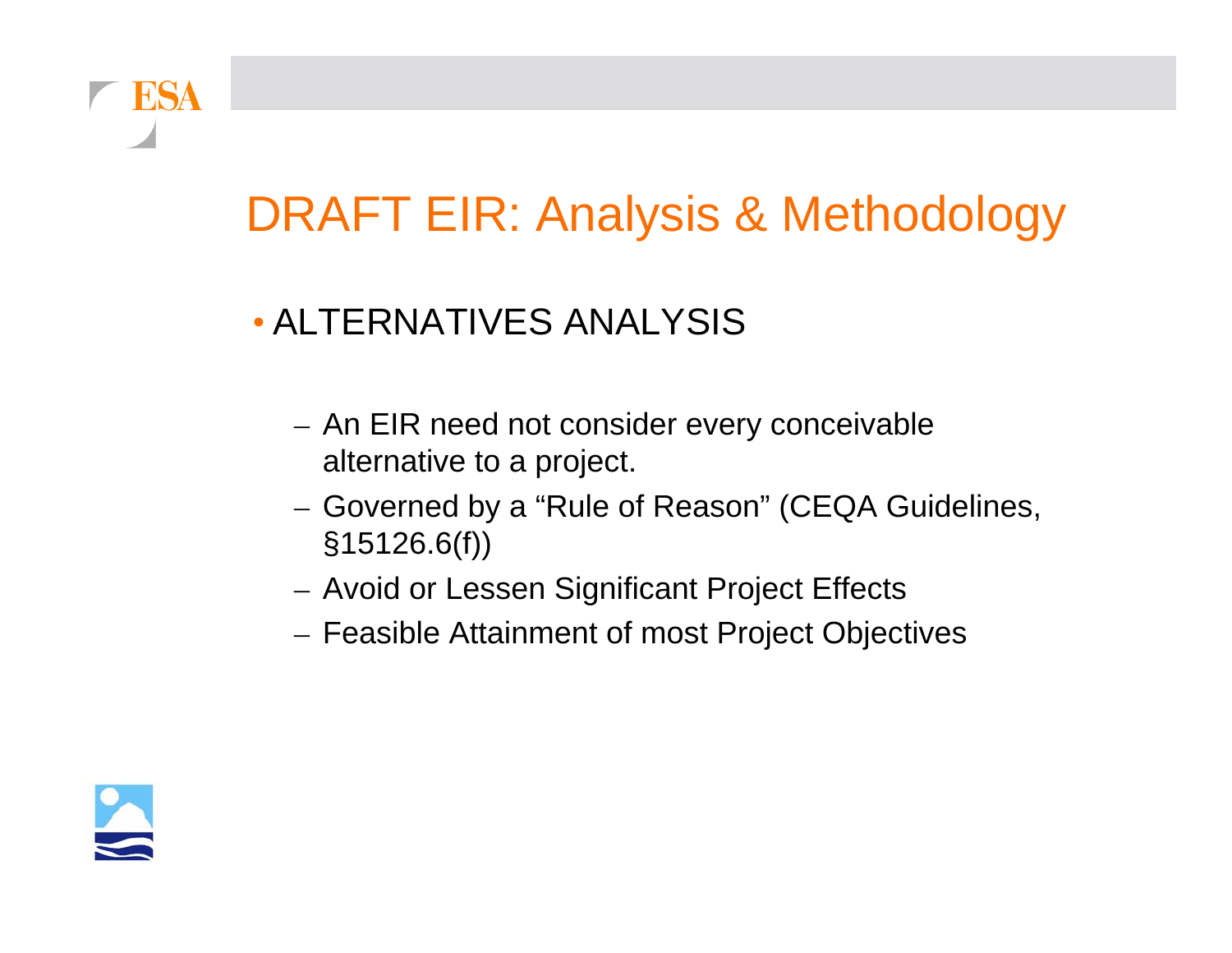

#### • ALTERNATIVES ANALYSIS

**No Project Alternative (CEQA requirement)**

**ALT 1: Full Secondary Treatment Alternative**

**ALT 2: Membrane Bioreactor Alternative**

**ALT 3: Chorro Valley Location Alternative**

**Proposed Project**

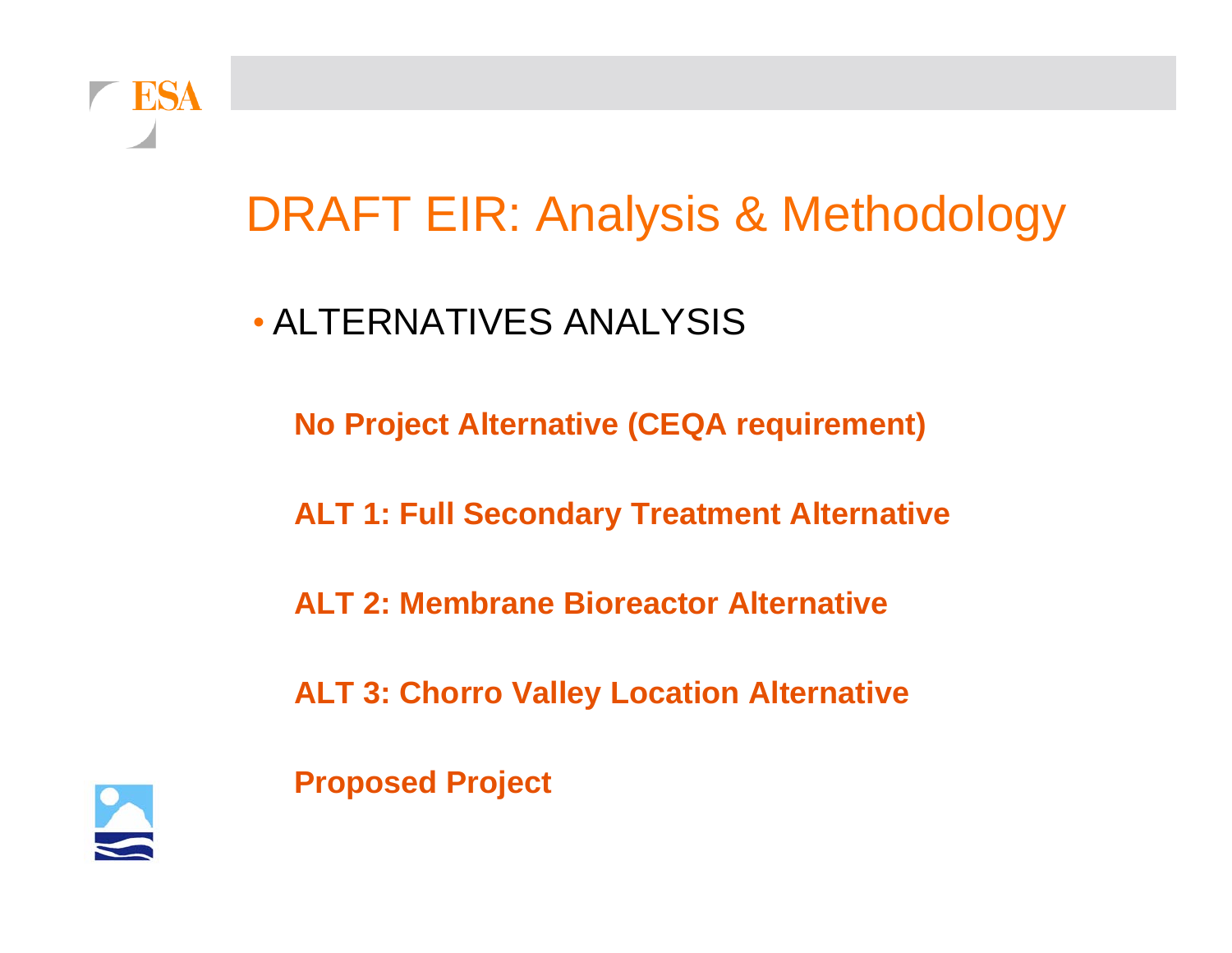

#### • ENVIRONMENTALLY SUPERIOR ALTERNATIVE

**No Project Alternative (CEQA requirement)**

**ALT 1: Full Secondary Treatment Alternative**

**ALT 2: Membrane Bioreactor Alternative**

**ALT 3: Chorro Valley Location Alternative**



**Proposed Project**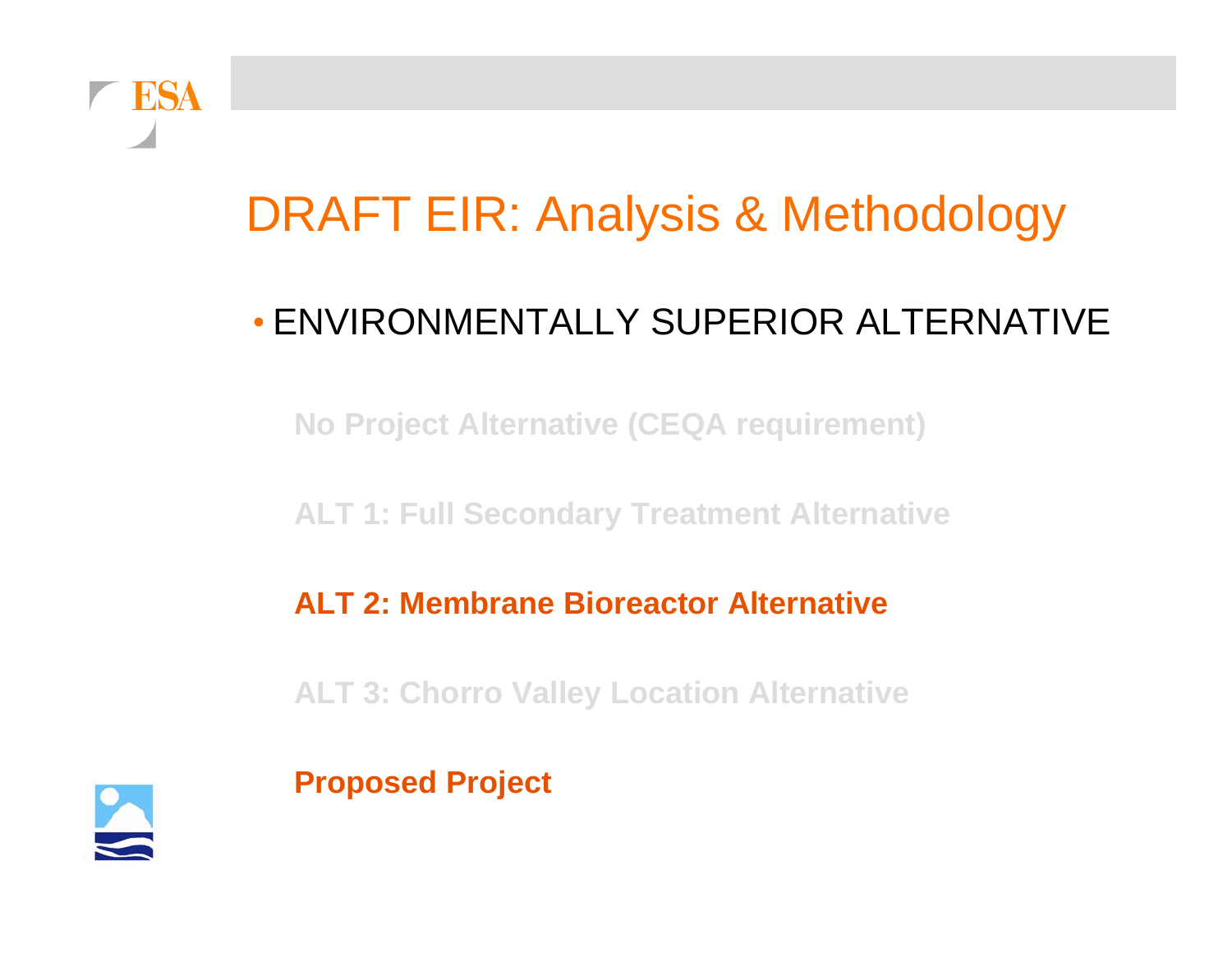### DRAFT EIR: Water Quality

- Project operation would result in an improvement to effluent water quality
	- $\rightarrow$ No adverse impacts to ocean water quality or marine life due to discharge
	- $\rightarrow$  Increased level of treatment requires more energy and generates more greenhouse gases (GHGs)
	- $\rightarrow$ Tradeoff: energy use and GHG emissions in return for recycled water production

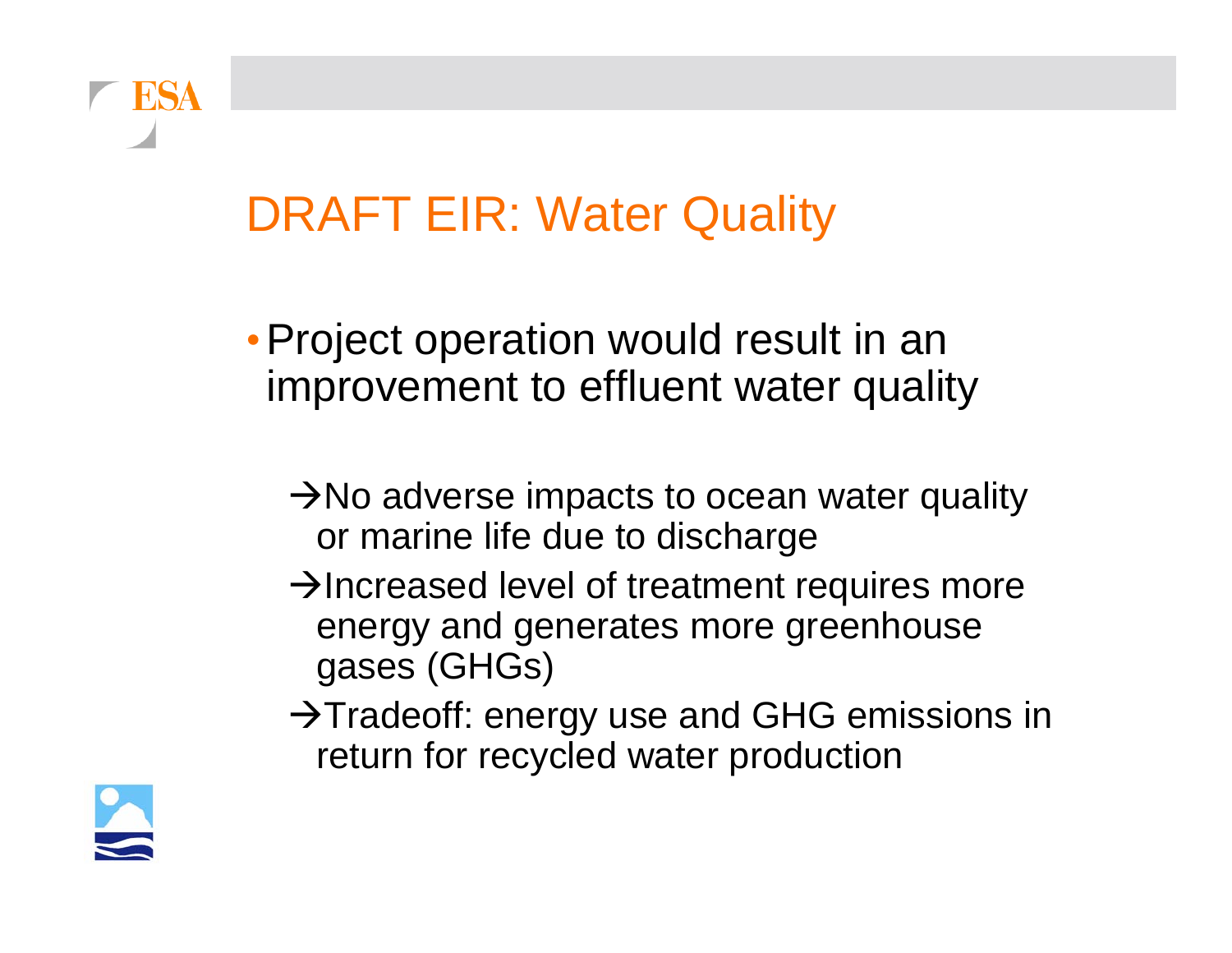## DRAFT EIR: Visual Impacts

- •Project replaces industrial facilities on parcel designated for such use.
- Project to be built in accordance with zoning and building codes
	- $\rightarrow$ No additional obstruction to scenic vistas from public scenic view points
	- $\rightarrow$ No substantial impacts to visual character of the site



**FSA**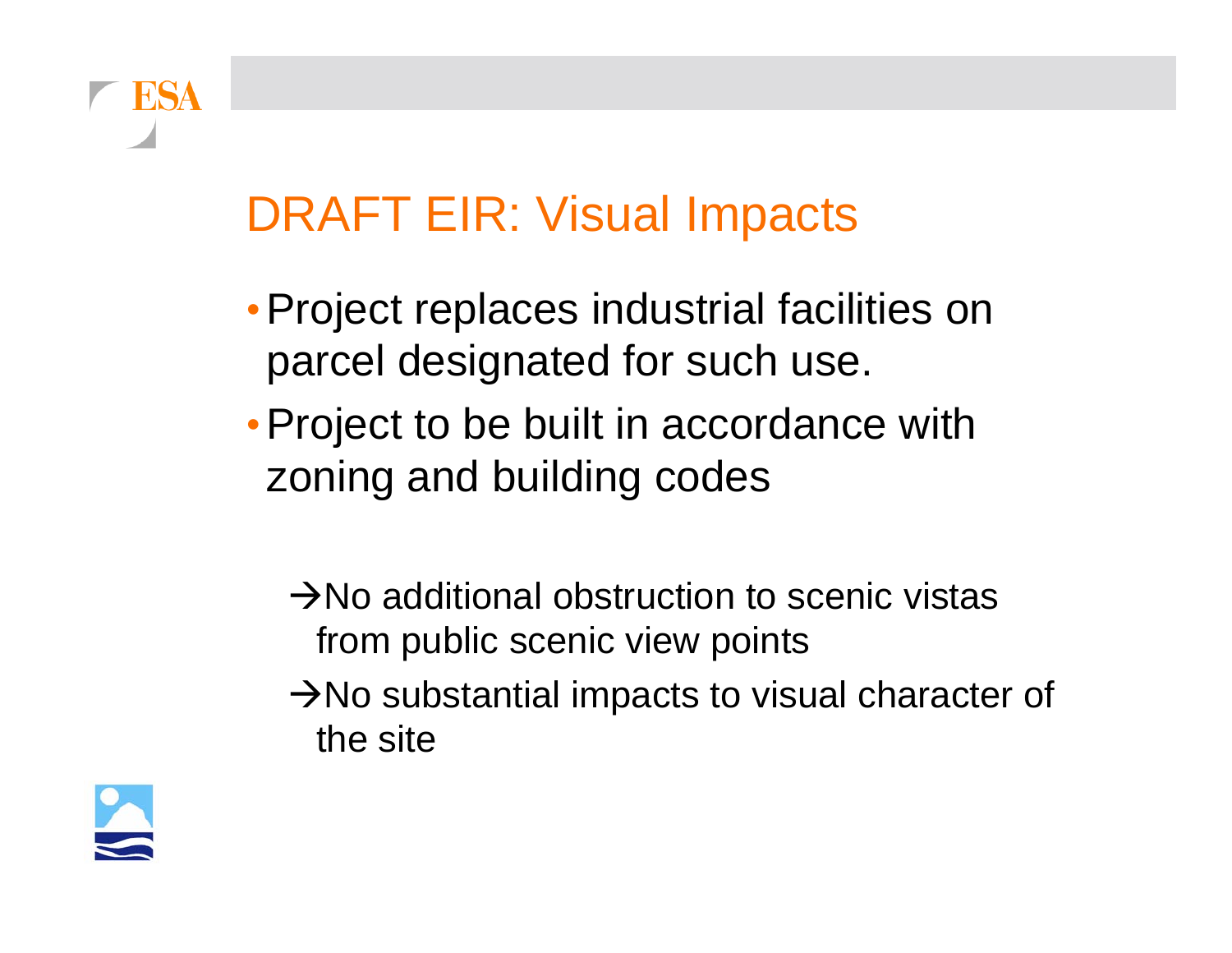



MORRO BAY WASTE WATER TREATMENT PLAN VISUAL SIMULATION | BIRD'S EYE LOOKING SOUTHEAST

rrmdesigngroup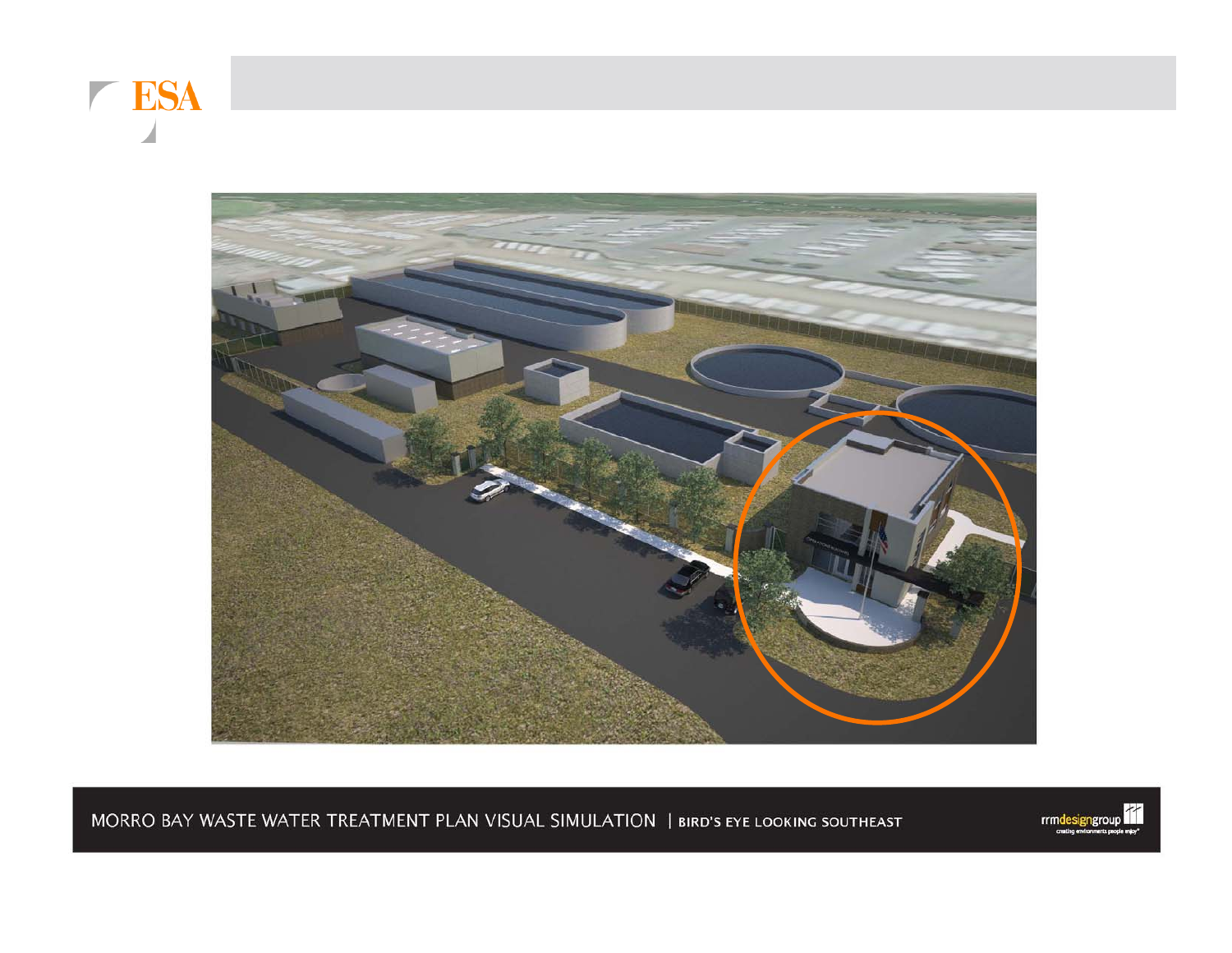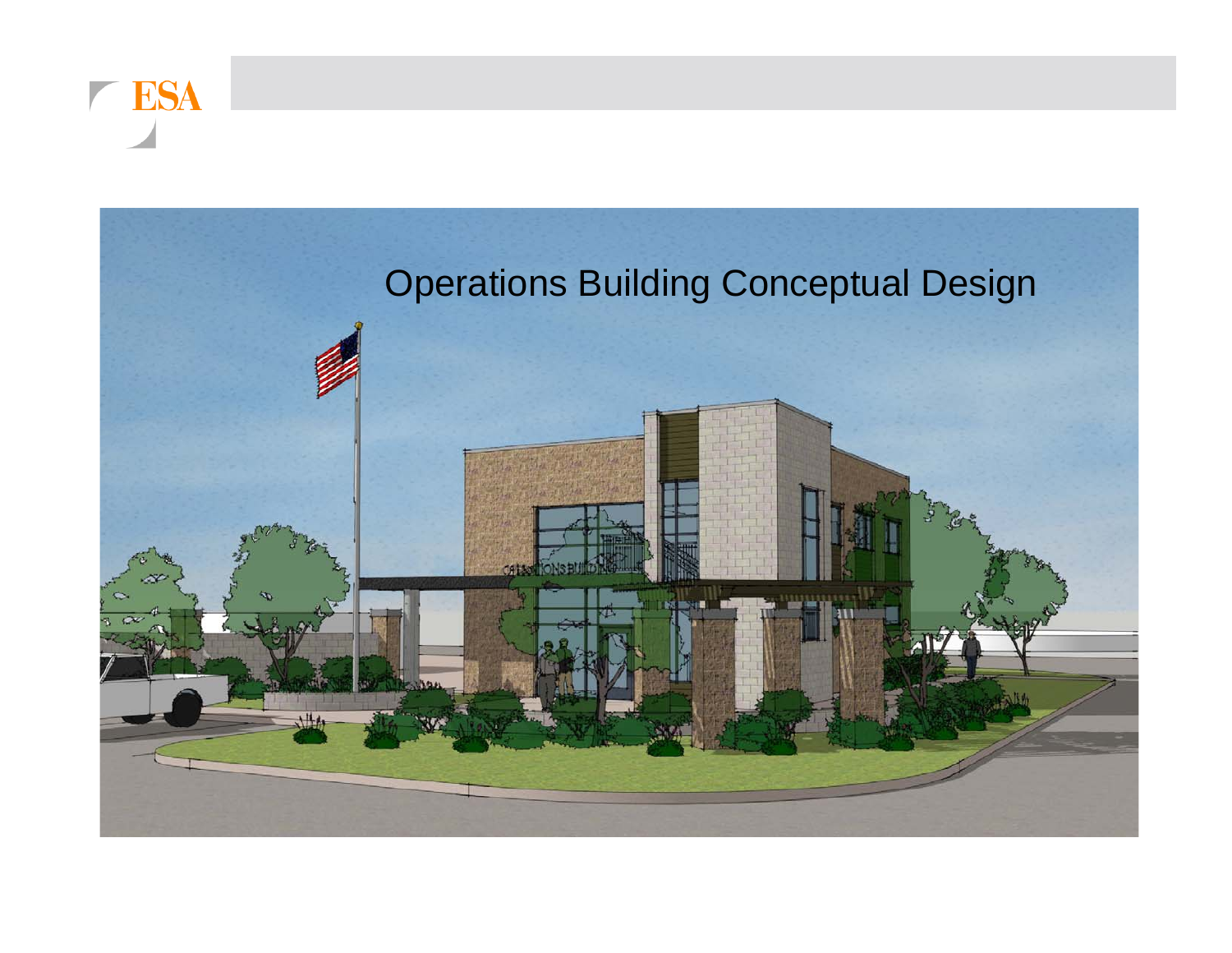





**EXISTING** 

**PROPOSED** 



**KEYMAP** 

#### MORRO BAY WASTE WATER TREATMENT PLAN VISUAL SIMULATION | VIEW LOOKING EAST FROM THE DUNES

design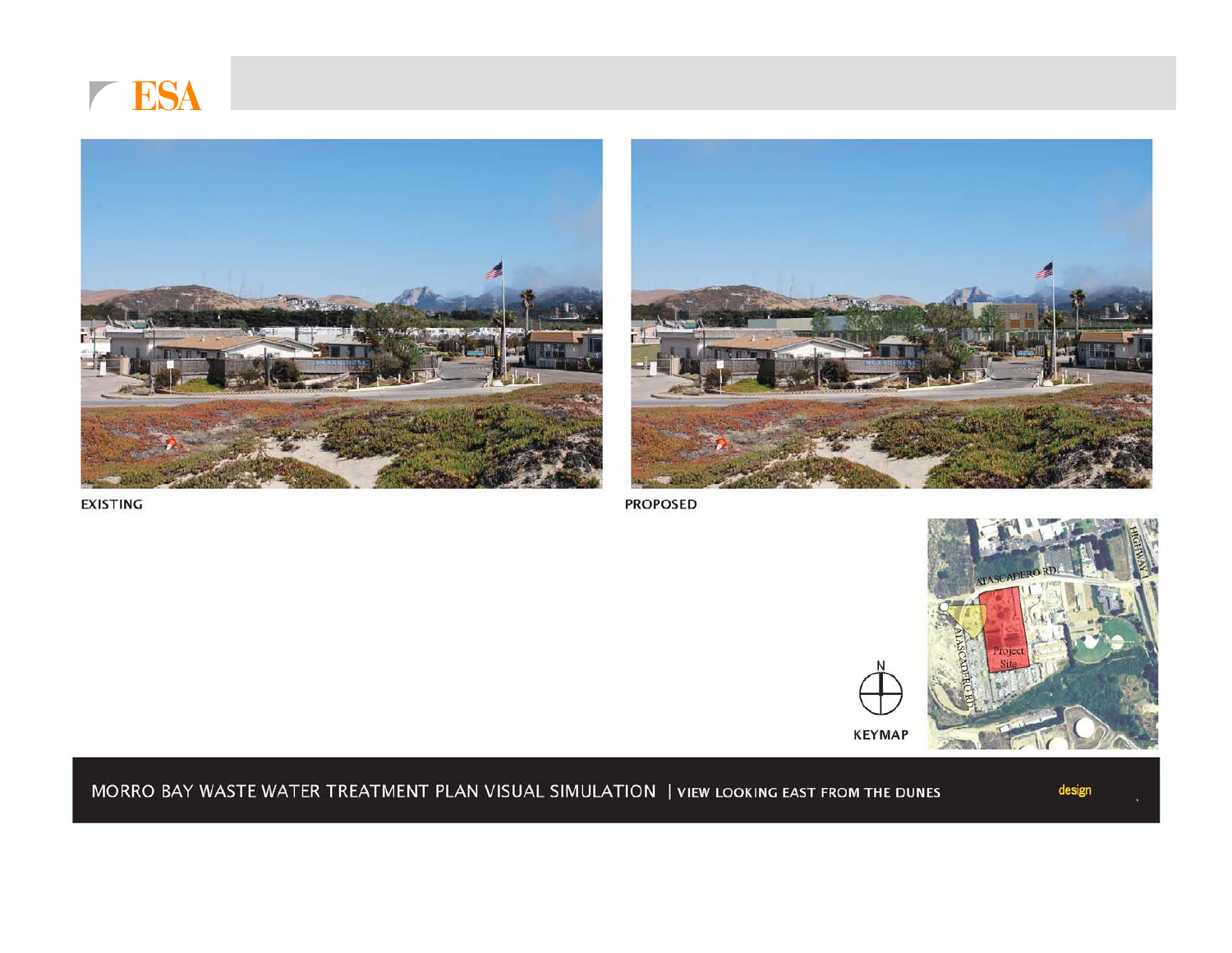### DRAFT EIR: Construction Impacts

- Air emissions from construction equipment
- Noise and vibration from construction activities
- Hazardous materials near sensitive receptors
	- –– Morro Bay High School
	- Morro Dunes RV Park
- Storm water runoff water quality
- Dewatering discharge water quality
- Construction traffic on local roadways
- Potential for cultural resources

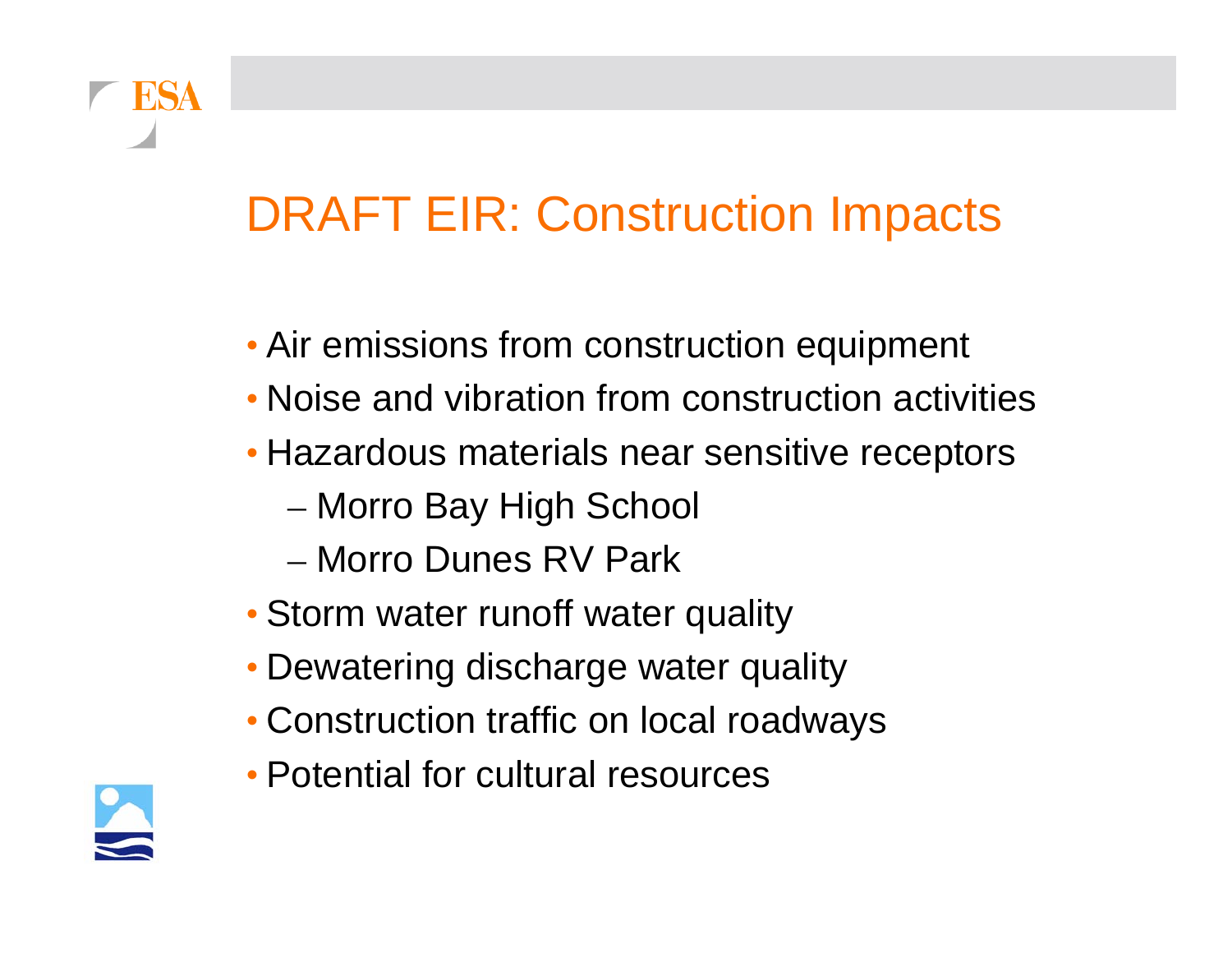## DRAFT EIR: Flooding Impacts

- Existing WWTP within 100-yr flood zone
- •Project alters drainage pattern of site by removing the new WWTP from floodplain
- Demolish existing facilities to create a flood flow pathway
	- $\rightarrow$  Avoid flood impacts onsite at WWTP
	- $\rightarrow$  Avoid flood impacts on neighboring parcels, including Morro Bay High School



ESA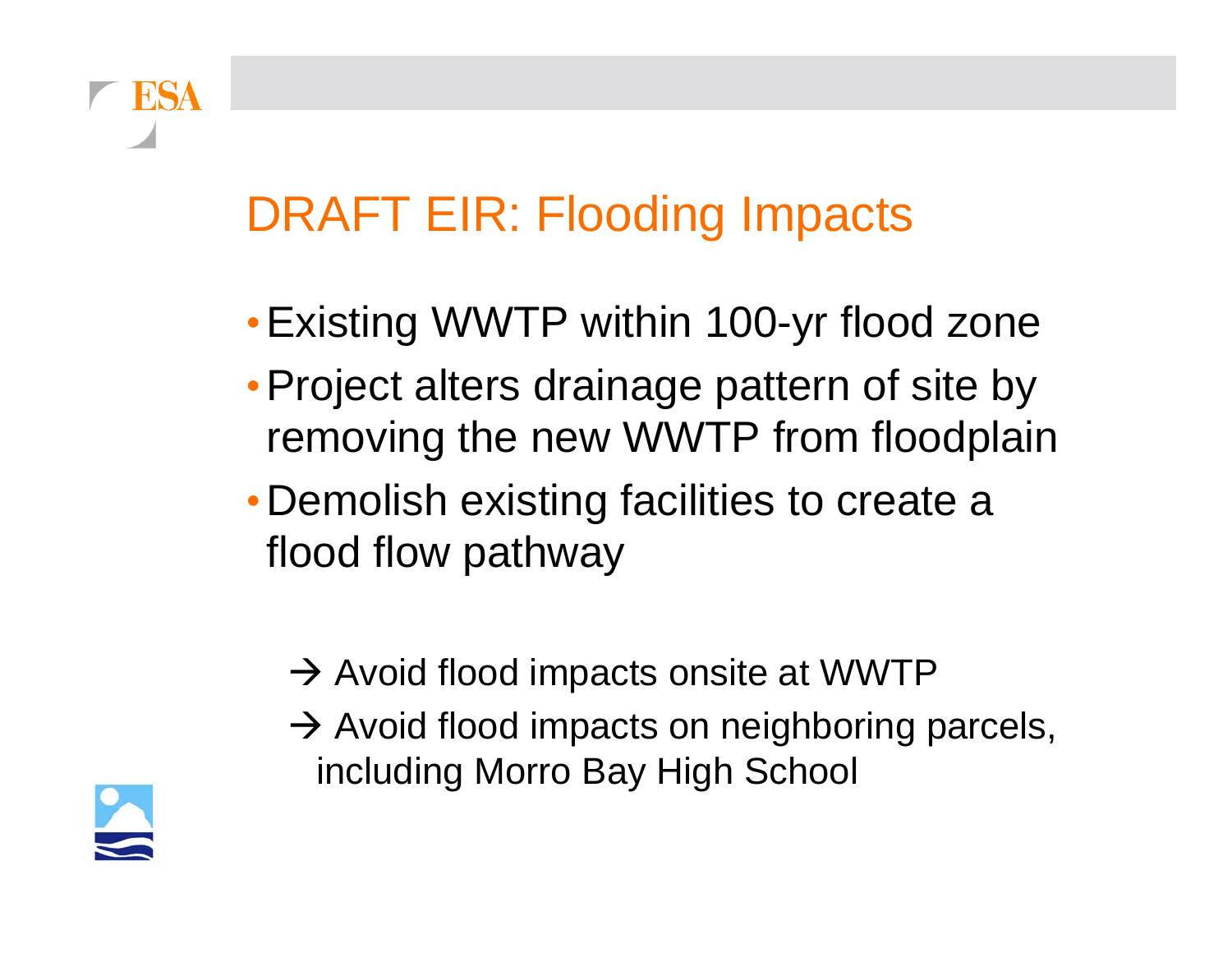### DRAFT EIR: Solid Waste Impacts

- Project eliminates onsite composting.
- •Project operation increases volume of sludge/solids to be disposed offsite, out of **County** 
	- $\rightarrow$ Increase truck trips for sludge disposal
	- $\rightarrow$ Truck trips affect both air quality and traffic
	- $\rightarrow$ Increase offsite solid waste disposal. Increased volume of sludge will be hauled to Kern County for offsite composting.

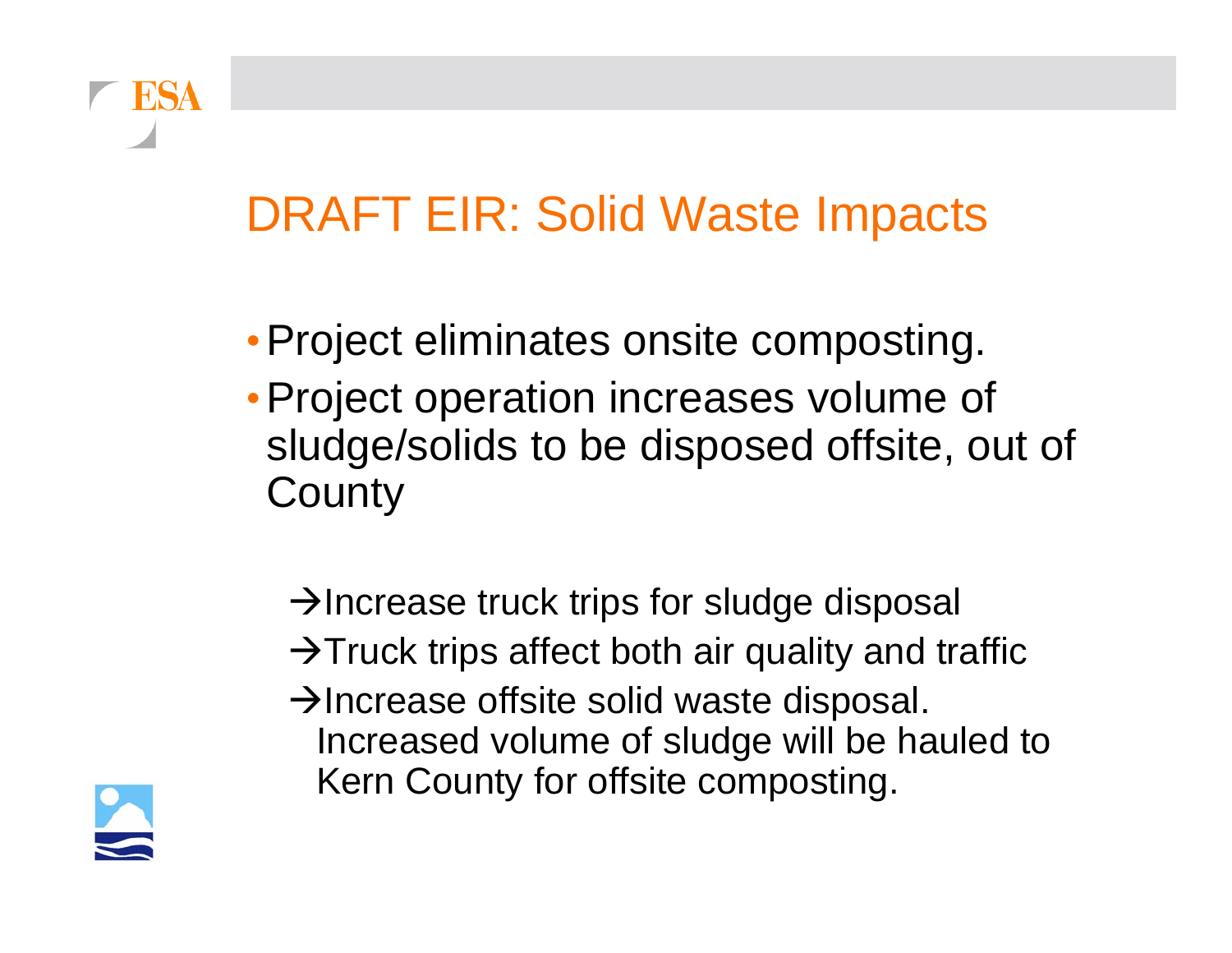#### DRAFT EIR: Remaining Schedule